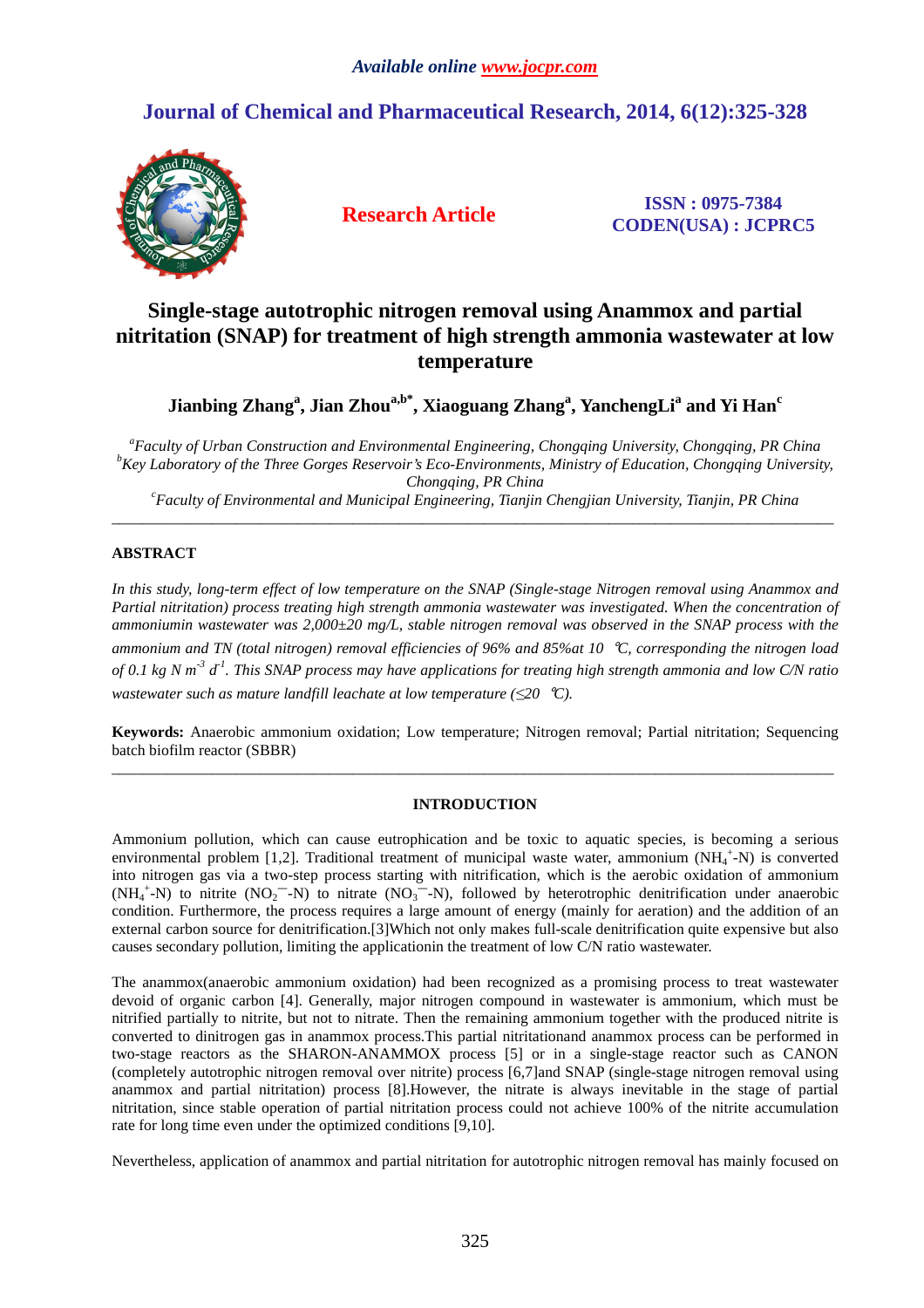wastewater with high temperature  $(\geq 25^{\circ}\text{C})$  [11]. The application of the autotrophic nitrogen removal process for the treatment of high strength and warm wastewater characterized by temperature exceeding 25°C is nowadays part of the state of the art [12]. Consequently, lower temperature of anammox reactor would result in an immediate large decrease in specific activity. De Clippeleir et al. [13] therefore investigated the feasibility of high rate ammonia removal at 25 °C. They achieved nitrogen removal rates of 0.33 kg N m<sup>-3</sup> d<sup>-1</sup>. Despite the decrease in activity several laboratory studies have reported anammox and partial nitritation at lower temperature (≤25 °C) and reasonable conversion rates [14].Enrichment of anammoxand partial nitritation at low temperatures ( $\leq 20$  °C) without inoculation with a large amount of biomass has not been shown previously. Low temperature application of this SNAP process becomes very interesting. And then the application of the lower temperature would extend the application potential of anammox-related processes.

*\_\_\_\_\_\_\_\_\_\_\_\_\_\_\_\_\_\_\_\_\_\_\_\_\_\_\_\_\_\_\_\_\_\_\_\_\_\_\_\_\_\_\_\_\_\_\_\_\_\_\_\_\_\_\_\_\_\_\_\_\_\_\_\_\_\_\_\_\_\_\_\_\_\_\_\_\_\_*

Thus, this study was performed to evaluate the effect of low temperature ( $\leq 20$  °C) on the SNAP process for treatment of high strength ammonia wastewater in a single SBBR (sequencing batch biofilm reactor). Some controlling strategies were optimized and the reactor performance was examined in the SNAP process.

# **EXPERIMENTAL SECTION**

## **2.1 Reactor and operational strategy**

The SBBR (sequencing batch biofilm reactor) was a plexiglas cylinder, the height of which was 500 mm and internal diameter 200 mm, with height to diameter ratio being 2.5. Semi-soft fibre fill was used as the biomass carrier and the packing rate was  $50\%$  (V/V). The reactor had a working volume of 10 L feeding with artificial wastewater. During the experiment period, allthe reactors were placed in a thermostatic chamber, in order to maintain the temperature constant at low temperature.

The SBBRs were operated sequentially in 8 h-cycle, with intermittent aeration (aeration 4h / aeration stop 4h). Discharging and feeding were carried out during the last 10 min of each 3 cycles (24h) and the water filling ratio was 0.25.The aeration was controlled using air pumps to regulate the DO concentration of the reactor. The SBBR was run at limited aeration stage, with the concentration of DO strictly controlled around 2.5 mg  $L^{-1}$  by adjusting the air flow rate. At the aeration stop stage, the concentration of DO was at 0.1 -0.2 mg  $L^{-1}$ .

The strategy of limited aeration was adopted to inhibit (nitrite oxidizing bacteria) NOB activity and prompt (anaerobic ammonium oxidation bacteria) AnAOB proliferation, achieving autotrophic (ammonium oxidizing bacteria) AOB andAnAOB simultaneous growth.

#### **2.2 Long term reactor operation and synthetic wastewater**

The SNAP biomass was derived from an ongoing lab-scale SBBR using anammox and partial nitritation for treatment of high strength ammonium wastewater. The original SBBR was operated for 2 years with influent NH<sup>+</sup><sub>4</sub>-N concentration of 2,000±20 mg/L. The experimental period described in this study was preceded by a long start-up in which the reactor was at room temperature  $(20 \pm 1)$ °C) and fed with ammonium as the only nitrogen source. After six months of operation at room temperature, the reactor was placed in a thermostatic chamber, in order to maintain the temperature constant at  $20 \pm 1$ ,  $15 \pm 1$  and  $10 \pm 1$ °C, respectively.

The composition of the synthetic inorganic media was as follows  $(L)$ , NH<sub>4</sub>HCO<sub>3</sub>: 11290 mg; KH<sub>2</sub>PO<sub>4</sub>: 25 mg; EDTA: 25 mg; FeSO<sub>4</sub>: 6.25 mg; MgSO<sub>4</sub>·7H<sub>2</sub>O: 200 mg; CaCl<sub>2</sub>: 300 mg; trace nutrient solution: 1.25 ml and the right amount of KHCO<sub>3</sub> to regulate pH to 8.0. The trace nutrient solution contained (g/L), ZnSO<sub>4</sub>·7H<sub>2</sub>O: 0.43; CoCl<sub>2</sub>·6H<sub>2</sub>O: 0.24; MnCl<sub>2</sub>·4H<sub>2</sub>O: 0.99; CuSO<sub>4</sub>·5H<sub>2</sub>O: 0.25; Na<sub>2</sub>MoO<sub>4</sub>·2H<sub>2</sub>O: 0.22; NiCl<sub>2</sub>·6H<sub>2</sub>O: 0.19; H<sub>3</sub>BO<sub>4</sub>: 0.014; Na<sub>2</sub>WO<sub>4</sub>·2H<sub>2</sub>O: 0.05.

#### **2.3 Analysis methods**

The influent and effluent samples were collected on a daily basis and were analyzed immediately.The concentrations of  $NH_4^+$ -N,  $NO_2^-$ -N,  $NO_3^-$ -N, TN and MLSS were measured according to standard methods for the examination of water and wastewater [15]. The system was equipped with suitable submerged probes, such as dissolved oxygen (DO) (Hach, HQ30d, USA), pH (Hach, sension2, USA) and oxidation reduction potential (ORP) (Hach, sension2, USA).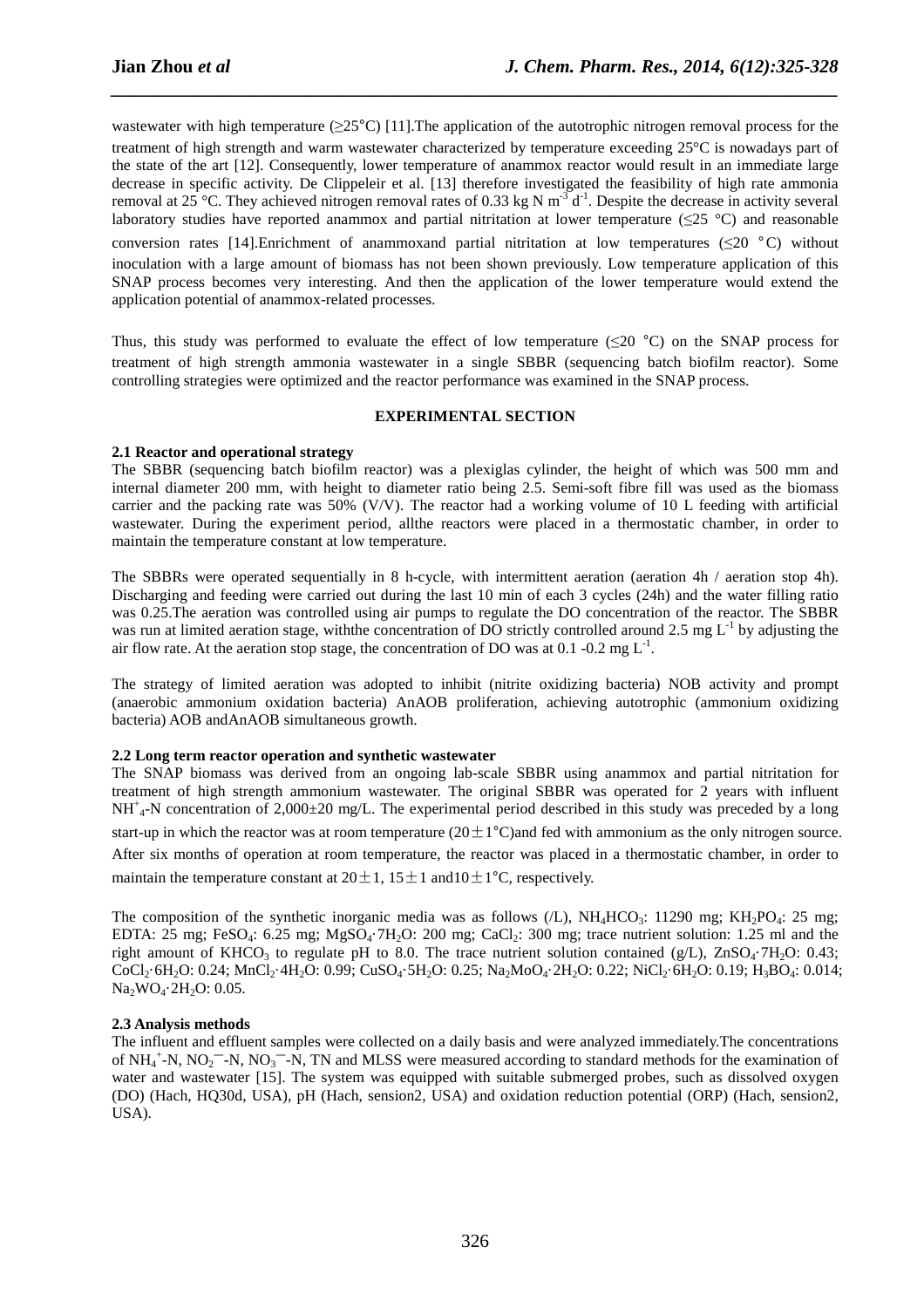#### **RESULTS AND DISCUSSION**

*\_\_\_\_\_\_\_\_\_\_\_\_\_\_\_\_\_\_\_\_\_\_\_\_\_\_\_\_\_\_\_\_\_\_\_\_\_\_\_\_\_\_\_\_\_\_\_\_\_\_\_\_\_\_\_\_\_\_\_\_\_\_\_\_\_\_\_\_\_\_\_\_\_\_\_\_\_\_*

#### **3.1 Long term operation**

The reactor was operated over a time period of 175 days. For a comprehensive view of the SNAP process performance, the profile which shows the effluent concentrations of  $NH_4^+$ -N,  $NO_2$ <sup>-</sup>-N,  $NO_3$ <sup>-</sup>-N, as well as nitrogen removal rate was presented in Figure 1. The concentration of  $NH_4^+$ -N in influent was kept at 2,000 $\pm$ 20 mg/L, which simulated the ammonium concentration in mature landfill leachate [16,17]. It could be seen that a persistent, stable partial nitritation and anammox were achieved in the SBBR.AOB and NOB inhibition by free ammonia (NH3) and free nitrous  $(HNO<sub>2</sub>)$  [18] could be excluded throughout the whole experimental period, since their concentrations were calculated to be below 2.5 and 0.04 mg/L.A maximal total nitrogen (TN) removal rate of 0.34 kg N m<sup>-3</sup> d<sup>-1</sup> was achieved for the SNAP process with the  $NH_4$ <sup>+</sup>-N and TN removal efficiencies of 96.8% and 90.9%. It should be noted that the SBBR biofilm of the SNAP process was reddish.



**Figure1Profiles of nitrogenous compounds concentration and removal rate during the long term operation**

## **3.2 Nitrogen removal performance of the SNAP processat different temperature**

The reactor temperature was decreased gradually from 20 to 15 °C after the first 175 days of phase I. The short-term effect of the reactor caused by temperature decreased was a sharp decrease in anammox activity for the nitrite began to accumulate (day 182), which would also inhibited anammox activity gradually [19]. While the AOB activity was hardly affected. And then the concentration of ammonium and nitrite in effluent increased rapidly, corresponding with the ammonium removal rate from 96.8% to 85.1%.The applied load of reactor was then reduced to 0.30 kg  $N/m^3$ /dafter decreasing the temperature about one week.

| Table 1 Ammonium conversion and TN removal rate as well as the temperature during the different phases of the reactor operation |  |  |  |  |
|---------------------------------------------------------------------------------------------------------------------------------|--|--|--|--|
|                                                                                                                                 |  |  |  |  |

| Phase |         | Temperature | Ammonium concentration |                              | Ammonium conversion |      | TN removal             |      |
|-------|---------|-------------|------------------------|------------------------------|---------------------|------|------------------------|------|
|       | Time/d  | $\sim$      | in effluent $(mg/L)$   | Applied load (kg $N/m^3/d$ ) | $kg N/m^3/d$        | $\%$ | $k \cdot \rho N/m^3/d$ | $\%$ |
|       | 1-175   | 20          | $64+2$                 | 0.40                         | 0.387               | 96.8 | 0.364                  | 90.9 |
| П     | 298-357 |             | $110+2$                | 0.30                         | 0.284               | 94.5 | 0.265                  | 88.3 |
| Ш     | 452-505 | 10          | 188±3                  | 0.10                         | 0.091               | 90.6 | 0.085                  | 85.1 |

The reactor was then stable for about two months when the reactor was operated at 15 °C. The TN removal rate was0.28 kg N  $m<sup>-3</sup> d<sup>-1</sup>$  with the NH<sub>4</sub><sup>+</sup>-N and TN removal efficiencies of 94.5% and 88.3%. The reactor temperature was decreased stepwise since day 358.The performance of the reactor worsened on the second day. The nitrogen removal rate continuously decreased in time accordingly. And then the nitrogen load decreased down to 0.1 kg N  $m<sup>-3</sup>$ 

 $d<sup>-1</sup>$  when the reactor was operated at 10  $^{\circ}$ C. As shown in the Table 1, the reactor was then successfully operated for two months (days 452-505) in which total nitrogen was removed at a rate of 0.085 kg N  $m^{-3}$  d<sup>-1</sup> with an efficiency of 85%.

Overall, it could be concluded safely that the system had the capacity of resisting the shock of low temperature. Therefore, the simultaneous partial nitritation and anammox process could be applied for nitrogen removal in treating low C/N ratio wastewater such as mature landfill leachate at low temperature, even though the temperature changed frequently at some time. Nevertheless, some unexpected factors might affect the stability of the system at low temperature, which would be further investigated in the future.